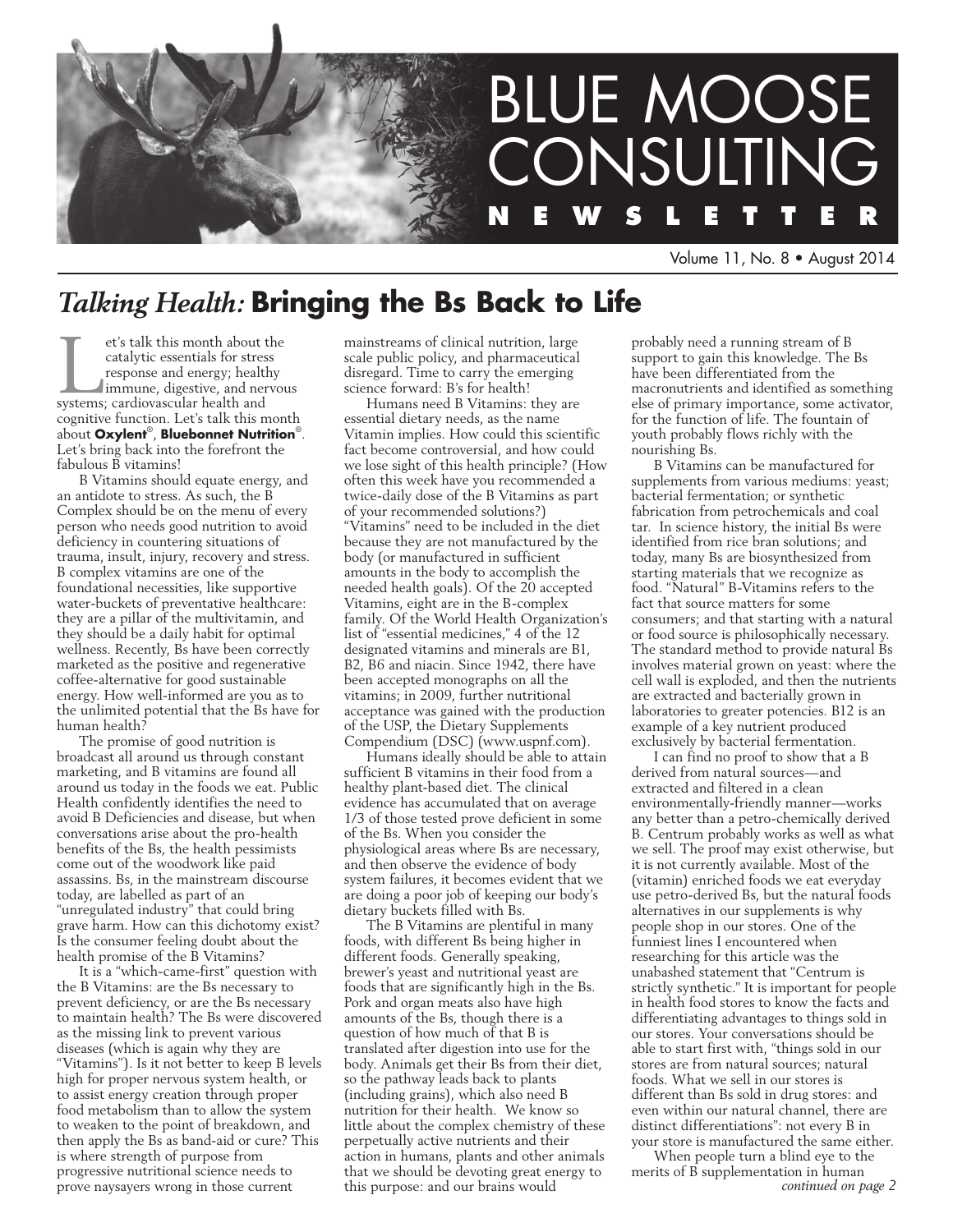#### **Bringing the Bs Back to Life** *continued from page 1*

health, though, because they have the trivial audacity to feign knowledge about supplemental manufacture, they are doing profound disservice to human health needs. How many insta-experts can fit on the head of a kombucha bottle cap? Let's be intelligent. Children are fed B vitamin enriched drinks during infancy and childhood. B vitamins are added to most foods in every grocery store, to complete foods that are stripped of their Bs via processing: the Bs are added back because they are considered essential for public health.

Better to open the mind to good science. Yes, proper bacterial fermentation offers a proven scientific way to provide exceptional health tools, like a natural B supplement: yes, yeast extracted Bs are viable and absorbable. And yes, it is also mostly better to get the Bs in the diet through whole food sources: but how many people are actually doing that exercise well? A diet rich in whole foods—and devoid of vitamin-robbing habits and foods: do your own store consumer poll!

The science of the B vitamins is actually more complex than people realize, because it is actually the actions of the B vitamins—and their co-factors—that are "essential for life". 3-D imagery of the Bs shows just how awesome and complex these nutrients are: they are not flat, and they do not stand still in time. They are not a number on a nutritional label, and they are not a simple, singular construct. They are a chemical structure, like a food. Isolating them and standardized them is biochemical brilliance.

Getting Bs into the body is only the first step for nutritional health. Whether the Bs are presented as isolated nutrients from natural sources or chemical-derivation or as found naturally bound to whole foods, the nutrient still has to be dissembled in the body, recognized and incorporated into the many ongoing reactive systems always at work, and then put into action for use. In this regard, presenting any B Vitamin as a bucket of nutrients—from food or supplement—is beneficial, because it is a tool for the body to use in its myriad body activities. (It is interesting to note that folic acid and B-12 both seem to have better absorption from manufactured versus whole food source). Add to this the fact that our own body, primarily our gut, is a petri dish concocting all these mesmerizing B substances and their derivatives, and we can see the story is much more complex than a casual declarative statement from a flippant marketeer. Distracting detractions: balderdash!

All the B vitamins help the body convert carbohydrates into fuel (glucose), which is used to produce energy. B Vitamins are the primary tools for energy efficiency: for the physiological machinery of the human body. To highlight again how the Bs are misunderstood, the B Vitamins do not make energy (fat, protein and carbs make energy), but the Bs have a chemical partnership with enzymes acting as catalysts in the biochemical juggling that makes energy possible. Fat/protein/carbs raw materials: B vitamins, the catalysts. In the fallacy of the claim "5-hour-energy" there is the truth that the Bs will jump efficiency of energy conversion in their wash through the body. Water soluble vitamins do not store, and the body uses them very quickly. Realize, then, that Bs are best washed through the body more than once a day. This is why **Oxylent**® proves such a valuable energy pick-me-up, especially in the afternoon (no sugar; and CoQ10; S.O.D. and catalase; minerals, Bs and C all in an effervescent form!)

Let's take a short walk down the long list of all the benefits that the B Vitamins could possibly provide for human health: it will make us more cognizant that the buckets of B nutrition washing though our body are imperative to maximizing our highest health potential. Note that while all these condition-specific observations are not clearly proven by modern medicine, these are the places that serious research and clinical observation should lead to further investigation. An impressive list for these mighty, busy little Bs:

Most Bs perform better with cellular absorption when connected to protein chaperones, (so it could be surmised, for example, that B1 would absorb better taken after a meal) and for this reason some concentrated, plant-based, low protein vegetable/fruit form supplements might not absorb Bs as well. Note: not as well, though still beneficial!

Applying nutritional fundamentals, these chaperones are often escorted away in the turbulence of stomach digestion, so again more research is needed to understand the realities of the science we wish to understand. B supplements, though, would be best taken as that insurance after a meal. B12 is of course the exception here, were oral absorption is the preferred dosing option. (does the body pick up those isolated Bs delivered in buckets and use them?: clinical proof is everywhere. Deficiency, plus supplementation equals results, from largescale public health to local satisfaction. 100 years of constant success should be praised and vocalized!)

The B Robbers: soda, alcohol, coffee, refined sugars and starches, black teas, diuretics, many pharmaceuticals, lack of healthy sleep, aggressive exercise and stress. Stress short-circuits body systems, and B deficiencies can both shut down body systems and cause situations where future damage is almost inevitable (ex: RNA/ DNA programming)

How did we become acquainted with the B vitamin family? Many dedicated public health scientists were involved in finding the B vitamins, and proving their

worth: the stories are intriguing, insightful and entertaining. Let's start with B1.

B1 was identified as a deficiency in countries that had diets of white rice, with the B1 deficiency leading to Beri Beri, a disease of the peripheral nerves. When Dutch chemist, cardiologist and pathologist Christiaan Eijkman received his Nobel Prize for Physiology in Medicine (1929) his primary early work in Indonesia was on the isolation of the antineuritic vitamins.

B1 is essential for the enzyme pathways to utilize carbs and BCAAs, and is needed in the synthesis of the neurotransmitter acetylcholine and GABA. B1 works on downstream manufacture of deoxyribose, ribose and ATP. Thiamine (B1) and its derivatives perform in every organ, but they are most noticed through deficiency in the heart, nervous system and eyes: (preliminary research points to its use in the prevention of cataracts), and in maintenance of a good appetite and overall digestive system health.

B1 is found in yeast, grains, pork and organ meats, beans, nuts, seeds, meat and fish. Fruits and vegetables are very low in B1. While all living beings utilize thiamine, it is only synthesized in bacteria, fungi and plants. Animals must obtain it through diet, by eating other animals (highest source) and plants, and from bacteria. Thiamine (B1) is recognized as the transport form of the nutrient, which actually begins several co-enzyme pathways to achieve cellular utilization. B1 is a bucket to start the reaction going: we are still learning about these pathways .It is indeed laboratory science that is unravelling these Rubik's Cubes to find out fully how B1 functions in the body. (Food first, yes, but none of the physiological cascades can start without that first bucket of this water-soluble B1, which the human body needs—does mot manufacture—and must get through dietary intake). Sulfites, raw fish and shellfish may inhibit thiamine, as do all the Vitamin Robbers.

In 1936, Casmiri Funk isolated the molecular structure of thiamine. The understanding of the role of thiamine has come a long way, and now it could be (partially) best represented as the coenzyme thiamine pyrophosphate (TPP). B1 thiamine hydrochloride, a pure isolated form, is considered safe enough to be given to babies in formula, is approved in veterinary medicine, approved for use in cosmetics, and has been recently approved again as safe in a European Union Pharmacopeia monograph. Don't pick on B1: it is vital!

The process by which the two food sources of B1—thiamine mononitrate and thiamine hydrochloride—are biosynthesizes are as different as night and day. In addition, the chemical processes used to make the natural form of B1 are less harsh, and more environmentally safe, than the petrochemical form (another value to a natural thiamine). **Bluebonnet** 

*continued on page 6*

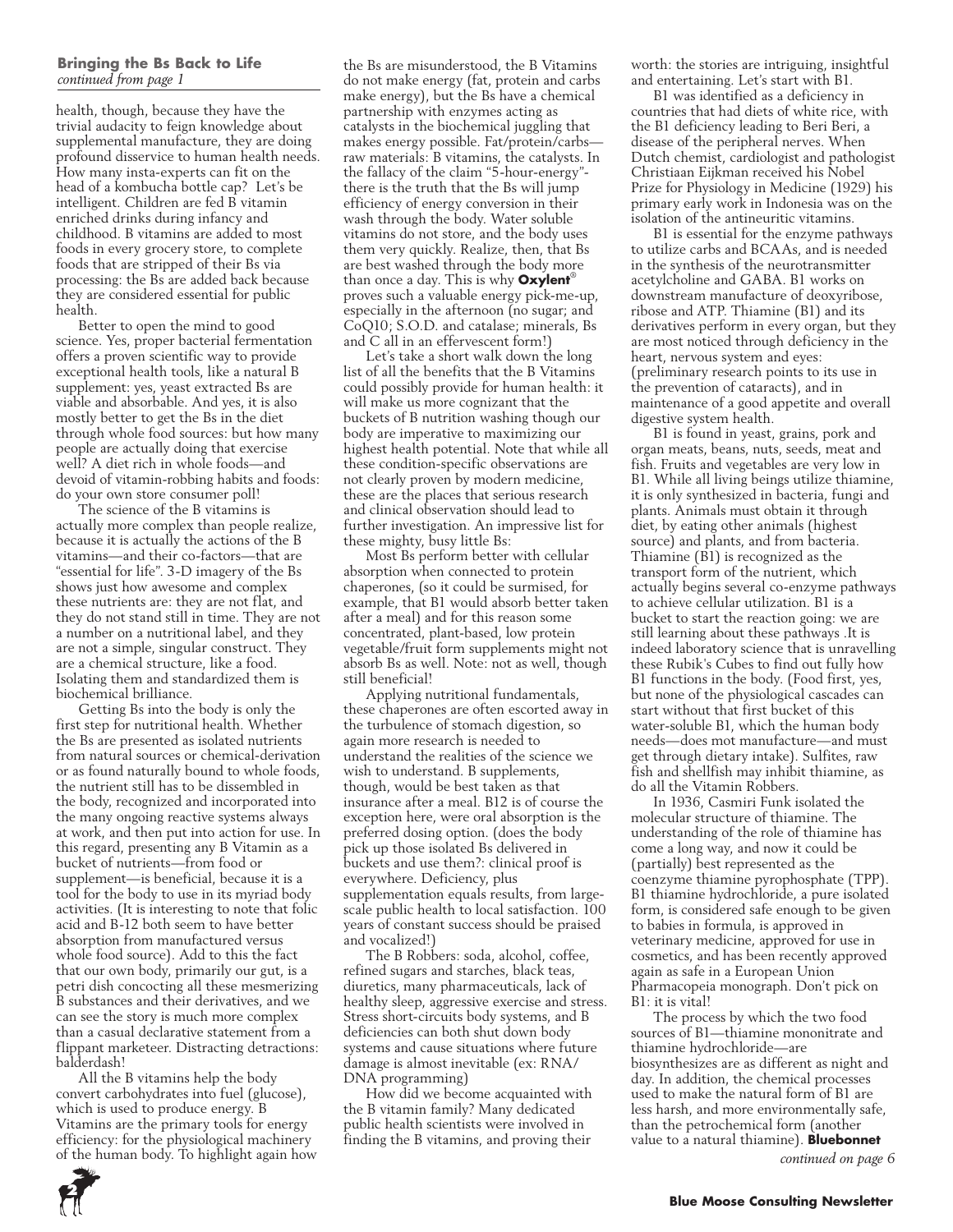

**3rd Quarter Energy & First Aid Support Promotion** Must use Promo Code Q314. Deal through September 31 *Choose how you want to Save & Promote:* **Level 1: order between 1-35 units to receive 25% OFF^ Level 2: order 35+ units to receive 30% OFF** *from the following items: 1 oz* • Arnica liquid extract^\* • Trauma Drops™ • Arnica Oil\* • Trauma Oil™ • Asian Ginseng liquid extract+ • Asian Ginseng glycerite+ • Asian Ginseng 60 veggie caps+ • Athlete's Power™ • Herb Pharm Original Salve™ • Soothing Oak & Ivy™ • Rhodiola liquid extract^\* • Rhodiola glycerite^\* • Rhodiola 60 capsules^\*

^ Certified-Organically grown \* Sustainably wildcrafted + grown/processed according to TCM ^^- sustainably-harvested

 $^{\ast\wedge\ast}$  this statement has not been reviewed by the FDA. Nor is it meant to treat any illness or disease state

Athlete's Power™ "Promotes Athletic Endurance, Power + Stamina"\*^\* Sarsaparilla root^^(Smilax regelii), Saw Palmetto berry. Eleuthro root, Gotu Kola herb Trauma Drops™ Calendula flower. St Johnswort flowering tops, Arnica flower<br>Trauma Oil™ Compound oils of Calendula flower, Arnica flower, St Johnswort flowering tops<br>Soothing Oak & Ivy™ Herbal Spray for external use. Grind natural Menthol Crystals Herb Pharm Original Salve™ (formerly Herbal Ed's Salve): 26 gms Comfrey root, St Johnswort<br>flowering tops, Calendula flower, Chickweed herb, Mullein leaf, Plantain leaf with certified organic<br>olive oil, sustainably wildcr



**Health Education & Health Products & Aloe Vera** 

# **August Promotions 6 ea. = 15% OFF 18 ea. = 20% OFF** mix & match

**• Herbal Aloe Ear Drops** 1 oz.

**• Daily Greens** 11 oz. + 4 oz. powder + 120 tablets

Herbal Aloe Ear Drops: *Soothe Itching, Discomfort, & Wax Build Up:* Herbal Aloe Ear Drops helps to ease itching, burning, ear congestion, wax build up and conditions due to colds, swimming, and hearing devices. Safe for kids, adults & pets. Satisfaction Guaranteed! Herbal Aloe Ear Drops create a pH balanced acidic environment. Acidity is necessary to the natural healing process of the entire ear canal. Eases itching & burning, Safe for kids, Herbal scent.

Healthy & Slim Daily Greens Formula: in powder and tablets, Contain the highest concentration of Gluten-Free Certified Organic Greens + vegetables per tablespoon (2 servings) than other product blends while avoiding potential irritants, fillers + allergens. Increases daily Veggies. Great tasting alkalinizing formula. Powder mixes great into water or smoothies. Formulated for all: adults, children, teenagers, seniors, athletes - even safe for pets!

> *Whole Leaf Aloe Vera Juice Products Aloe Vera is Foundational to Life*



**20% OFF** August 11 through September 12

Bluebonnet

- 
- Multiples, grape 180s<br>188 Super Earth® Rainforest Animalz® Chewable<br>Multiples, orange 90s<br>189 Super Earth® Rainforest Animalz® Chewable
- Multiples, orange 180s 190 Super Earth® Rainforest Animalz® Chewable
- Multiples, asst. fruit flavors 90s
- 191 Super Earth® Rainforest Animalz<sup>®</sup> Chewable<br>Multiples, asst, fruit flavors 90s
- 192 Super Earth<sup>®</sup> Rainforest Animalz<sup>®</sup> Vitamin C
- chewables, orange flavored 90s 194 Super Earth® Rainforest Animalz® Vitamin D
- 400 IU chewable, mixed berry 90<sub>s</sub><br>196 Super Earth<sup>®</sup> Rainforest Animalz<sup>®</sup> Chewable<br>Cal-Mag-D, vanilla frosting 90s<br>198 Super Earth® Rainforest Animalz® Chewable<br>DHA 100 IU softchews 90s
- 
- 416 **B Complex** 100 mg Vcaps
- 418 B Complex 100 mg Vcaps ® 439 Liquid Cellular Active™ Methylcobalamin 1000 mcg 2 fl. oz. raspberry

Not represented by BMC in NJ Not represented by BMC in NJ, SC

- 
- 
- 
- D3 caps, 90s 717 Calcium Citrate Magnesium PLUS Vitamin D3
- 
- 
- 
- Vegetarian softgels 30/60s 798/799 Cellular Active® CoQ10 200 mg
- Vegetarian softgels 30/60s 944/945 Natural Omega-3 Brain Formula softgels 60/120s
- 952/953 Natural Omega-3 Salmon Oil softgels 90/180s
- 1119/1120/1125 Power Thought<sup>®</sup> 30/60/90s 1266/1268 Super Earth™ OrganicGreens
- powder 7.4 + 14.8 oz.<br>1360/1362 Ginkgo Biloba leaf Extract Vcaps®
- $30 + 60s$

#### **ALL EXTREME EDGE PRODUCTS**

• Pre Workout powder: vigorous grape + savag lemon • Carbo Load powder: tenacious orange + bustin' berry • Post Workout powder: vicious vanilla + atomic chocolate • 100% Pure Extreme **Edge<sup>®</sup> Whey Protein isolate powder** vicious<br>vanilla, atomic chocolate + striking strawberry 1.1 lb. + 2.2 lbs. + 7-paks. stevia flavored.

- 
- 1.5 gms. sugar with 26 gms. protein. Natural. Clean. Beyond Extreme





Not represented by BMC in NJ, SC **ASK your BMC Rep about the other ongoing endcap + floor display deals** for more ways to save on other Nordic Naturals® products. You can simultaneously still purchase & promote adult products during the Children's Promo listed above! www.kinf.org Kids in Need Foundation

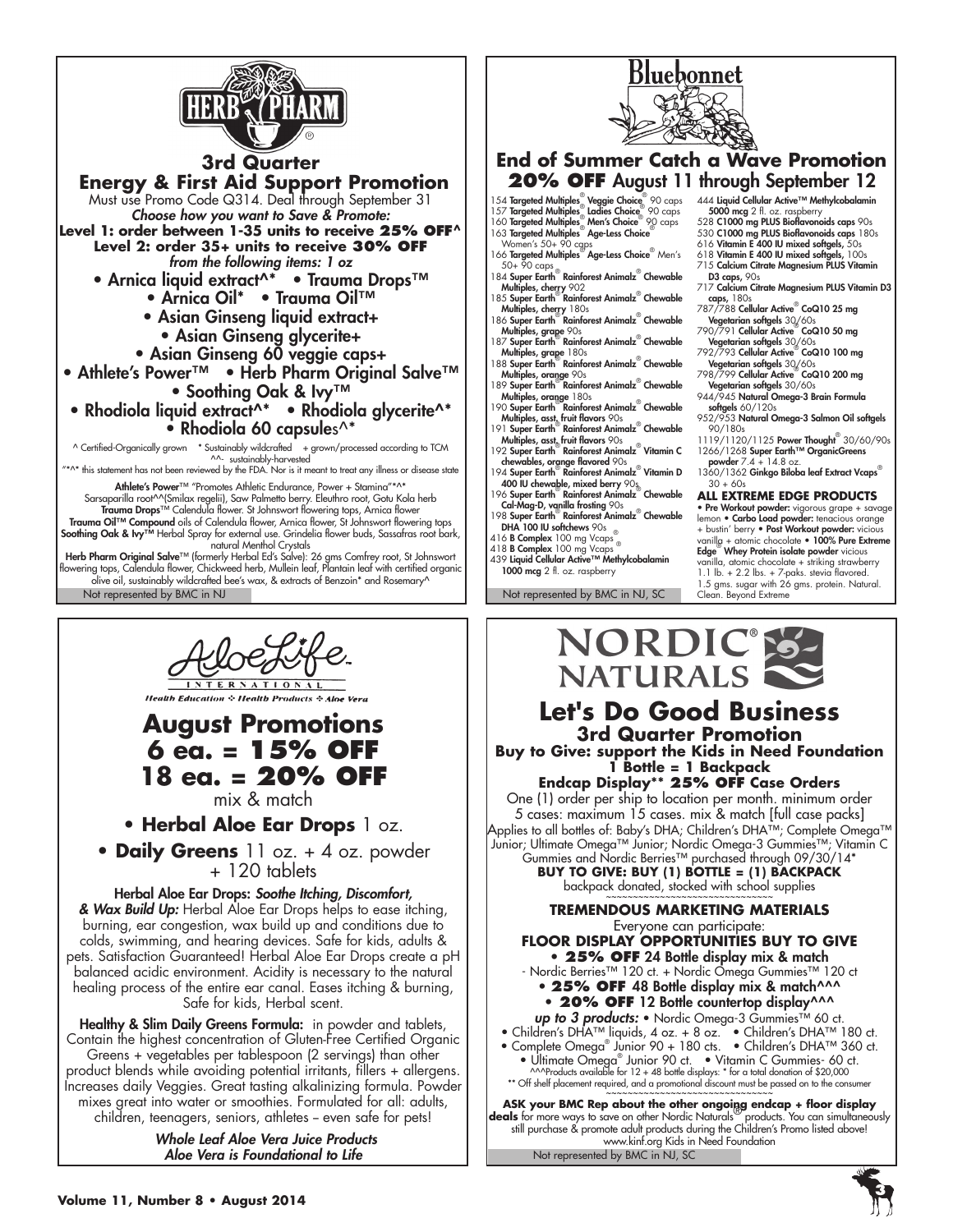

# **JUVO WANTS YOUR BUSINESS**

JUVO wants your customers to better their diets

JUVO wants to build your business

# **Act NOW**

JUVO wants to demo their products in your store Ask your BMC Rep about this win-win partnership Special two-month opportunity

- JUVO Original Formula • JUVO Slim
- JUVO Raw Green Protein
- JUVO RAW Superfood
- JUVO Green Grass

*Certified Organic. Kosher. Raw whole foods. Freeze-dried. Delicious blends*

*ReJUVOnate Yourself!*

# **bodyceuticals**

organic bodycare

# **August Sun Season Specials**

*Dry, dehydrated skin from too much sun exposure?*

### PAMPER YOUR FACE + BODY **15% OFF Organic After Sun Relief**

Ingredients: Current harvest, Certified Organic, Vegan, Kosher, Extra-virgin, Unrefined, First coldpressed oil from olives grown in volcanic soil, Whole golden calendula flowers (Kosher, Organic/ Wildcrafted grown using Biodynamic methods), High potency Vegan, non-GMO mixed tocopherol Vitamin E. 2.25 oz pump. This product is Vegan, Wheat/Gluten free, soy-free

## PAMPER YOUR FACE + LIPS **15% OFF Organic Calendula Lip Balm**

Original unflavored 0.5.oz stick Rich and soothing, our "famous" balm contains fresh, organic beeswax from healthy hives in Pacific Northwest. It adds a subtle "touch of honey" to our customer favorite. You may pay a bit more for this small batch balm than other mass market sticks, but for those that want results fast, you will find this local secret makes it worth its price. Great for children and all ages. Both for sensitive skin

All Product Orders: orders@bodyceuticals.net Fax for orders: 425-491-8354



**HERBAL HEALTHCARE** 

# **August Promotion**

**15% OFF^ in units of 3 ea. for independent retailers** 

## **Pure Herbs**

• Bacopa 60 caplets

- USDA-certified Organic
- Boswellia 60 veg caps • Turmeric 60 veg caps

#### USDA-certified Organic **Herbal Formulations**

- MindCare® Jr. 120 veg caps
- **Botanique by Himalaya:** 
	- *Affordable Organic*
- Hydrating Shampoo 11.83 oz.
- Rejuvenating Shampoo 11.83 oz.
- Volumizing Shampoo 11.83 oz. • Amla & Holy Basil Conditioner 11.83 oz.

~~~~~~~~~~~~~~~~

#### **Super Deal 20% OFF^ in units of 3 ea. for independent retailers** • MindCare® 60 veg caps

*Himalaya Herbal HealthCare: Our Science. Your Life™*



# **August Promotions 15% OFF**<br>Direct + Free Shipping

Independent stores, direct orders

# **FUNGI FREE™**

been staring at those ugly toes all summer? Fungi Free™ Program 3-step Kit **Fungi Free™ Prepare Soap 6** fl. oz. Fungi Free™ Penetrate Spray 2 fl. oz. Fungi Free™ Protect Oil 2 fl. oz. Fungi Free™ Prevent Powder *new* wt. 4.5 oz. Fungi Free™ Pre-Polish Shield 2 fl. oz.

*NORMAL NAILS. Start shopping for sandals.*

4 products working in concert to handle the toughest, yellow, thickest, ugliest finger + toe nails. 1st ever system designed to address finger + nail beds: it's natural! Pure ingredient applied topically. Kit = Prepare, Penetrate, Protect, Prevent

*Topically Applied Herbal Answers. Action Remedies*®

# Dr. Ohhira's Probiotics

Through August 18th **Dr. Ohirra's** 

# **Probiotics**®

- *mix or match*
	- **5% discount** with 12 products
- **10% discount** with 24 products
- **15% discount** with 36 products

# **ChiaOmega**® **20% OFF**

minimum 3 eq.  $\lambda$ 

www.essentialformulas.com/ newsmanager/news\_article.cgi?news\_ id=185&no\_date=1&alt\_main\_ prefix=alt-main-&no\_date=1

*Join the Chia Revolution™ www.ChiaOmega.com GOOD FOR YOU, GOOD FOR THE PLANET™ Dr. Ohhira's Probiotics*®



*Finest Quality Hair, Body and Skincare Accessories*

# **Want Extra Business: we got what ya need!!!**

*The Hair Doc Company oldest, & largest brush. Comb +Bodytool manufacturer & distributor in the natural channel*

- 100% Wild Boar Brushes • Bath & Body Care
- Premiere & Elite Hair Brushes
- Bath Set For You Body Brush Collection
- Body Massager Cosmetic Brushes
	- Infant To Toddler Loofa Collection • Designer Cosmetic Brushes
- Razor Collection R.S. Stein Mens
	- Exfoliating & Cellulite Treatments
	- Sisal Collection Spa Gift Set • Full Facial & Eyelid Masks
- Shaving Brush Collection Toothbrushes • BASS Groomer Brushes
- Gift Set For Him Professional Collection
- Natural Wood & Acrylic Comb Collection
	- Bath Set Collection Retail Center • Salon/Spa Displays Customer Friendly Packaging

*The Hair Doc Company: makers of The Green Brush® by Bass Brushes® https:// us-mg6.mail.yahoo.com/neo/launch?.rand=51c91chajt48j#*

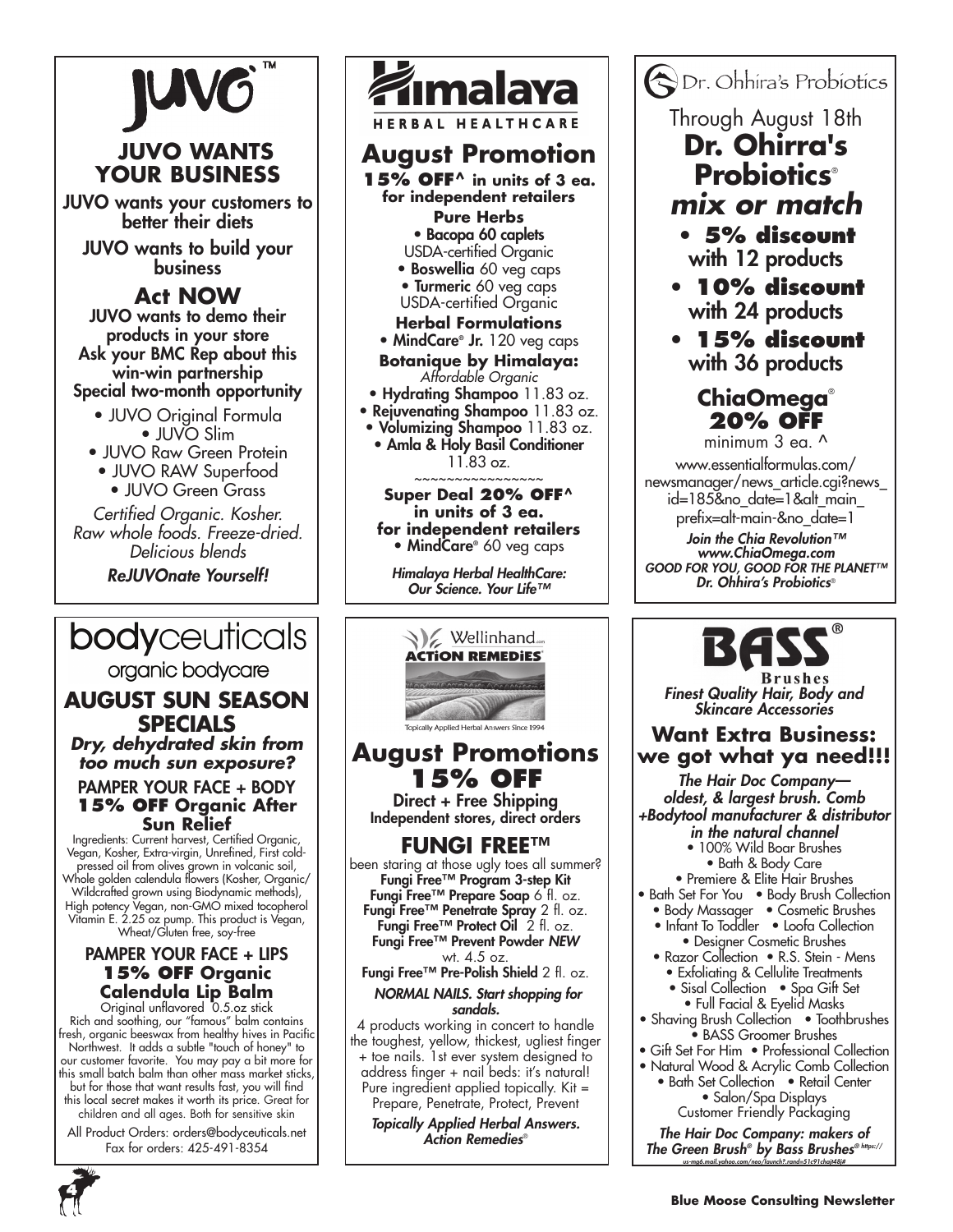

## *August Promotions* **Sapien Men 15% OFF line drive**

Concise, Effective Organic Bodycare from Brazil Buy in dates through 08/28/14

Shampoo & Conditioner 2-in-1 10.14 oz. Hair Styling Gel 3.04 oz. Facial Scrub 3.38 oz. Shave Cream 6.7 oz. After Shave Cream 3.38 oz. Shower Gel 10.14 oz.

Sapien Men is Surya Brasil's men's cosmetic line, + the 1st men's line in Brazil with Ecocert Organic-certification. Sapien Men is designed to meet the modern man's search for a bodycare product: that combines convenience, performance and memorable esthetics. Sapien is an intelligent winning choice for those who care about beauty, well-being + planetary conservation.

*Detoxify Your Beauty*

SURYA**O** Brasil

immune **HFALTH BASICS** CLINICALLY PROVEN IMMUNE SUPPORT

*August Promotion*  **15% off Wellmune**® **500mg/60 ct.**  *minimum purchase 8 bottles*

• 2013 Immune Health Basics Named "Best Immunity" Dietary Supplement Product by *Delicious Living Magazine*

• 2013 Wellmune WGP® cited as a "Top Ten Stress Buster" in *Functional Ingredients* magazine *<u>carticle</u>* 

• Wellmune WGP® a food supplement containing a refined 1,3/1,6 glucopolysaccharide that improves the antimicrobial activity of the innate immune cells by the priming of lectin sites.



# **BACK TO SCHOOL Specials 15% OFF**

• Eco Tints *36 pc., exciting new packaging!* Original Assortment 0133 New Assortment 0306 Total Assortment 0307

• Mongo Kiss *15 pc., 0.25 oz. organic, fair trade* Peppermint Pomegranate Unflavored Vanilla Honey

• Pure & Simple *48 pc., 100%-edible + organic* **Coconut** Grape Kiwi Strawberry Assorted (16 each) 0169 *The Best Lip Balm for the World*

# **MushroomScience**

**August Promotion Chaga**<br>full spectrum extract: 400 mg

90 Vcaps Organic Chaga mushroom (*Ionotus obliquus*) hot water extract 15% polysaccharide **4 ea. = 10% off**

## **8 ea. = 15% off 12 ea. = 20% off**

*The mushroom that grows on trees* Chaga is unique among medicinal mushrooms. In addition to its potent immune stimulating properties Chaga is also a powerful antioxidant. The Mushroom Science Chaga extract was tested for its antioxidant properties by Brunswick Labs. They performed a test that assigns supplements an "ORAC" score, allowing the comparison of anti-oxidant properties between different types of supplements. The ORAC value of the Mushroom Science Chaga extract was higher than green or black tea extracts and was similar to that of blueberry extracts. These anti-oxidant properties are attributed to an active compound unique to Chaga mushrooms, a triterpene called "betulinic acid"

*Setting the standard for quality in medicinal mushrooms since 1994!*



**Nurturing Naturally Since 1987** 

## **August PROMOTIONS 20% OFF Select OTC formulas**

Liquid or pellet complexes (Qty 6+ per SKU)\* listed below)

**Breast Help** [N064] **Hives~Rashes** [N043] **Muscle Ease** [N037] **Parasites** [N053]

Breast Help: formulated for symptoms associated with breast conditions as well as the discomfort experienced by nursing mothers.

Hives~ Rashes: formulated for symptoms associated with hives and other allergic skin reactions such as burning, itching, redness, swelling and discomfort.

Muscle Ease: formulated for symptoms associated with muscle discomfort such as bruising, pain, soreness, stiffness, spasms and weakness.

Parasites: formulated for associated symptoms such as bloating, fatigue, itching, nausea, teeth grinding, increased appetite and intestinal dysfunction.

1987-2013 • 26 Years of Excellence





**August-September Promotioms Buy 3 ea. per SKU = 10% OFF Buy 6 ea. per SKU = 15% OFF Buy 12 ea. per SKU = 20% OFF** \*must mention "BMC Special Discount" to get discounts with every order placed

## *Luxurious & Uplifting*

- Jasmine & Clementine Shampoo 12 oz.
- Jasmine & Clementine Conditioner 12 oz.
- Jasmine & Clementine Hand & Body Lotion  $12 \text{ oz}$
- Jasmine & Clementine Bath Salts 20 oz. • Jasmine & Clementine Massage & Body Oil

 $12 \text{ oz}$ 

• Jasmine & Clementine Shower Gel 12 oz.

#### *& build your Therapeutic Essential Oil set with Aromaland* **10% OFF Jasmine Sambac [10%] Essential Oil 10 m**

Jasmine & Clementine offers a proprietary blend of pure Essential Oils of Jasminum grandiflorum (Jasmine), Citrus clementina (Clementine), Citrus sinensis (Sweet Orange), Cananga odorata (Ylang Ylang) + Anthemis nobilis (Chamomile Roman): Glorious!

*Pure Bliss in Every Bottle™*

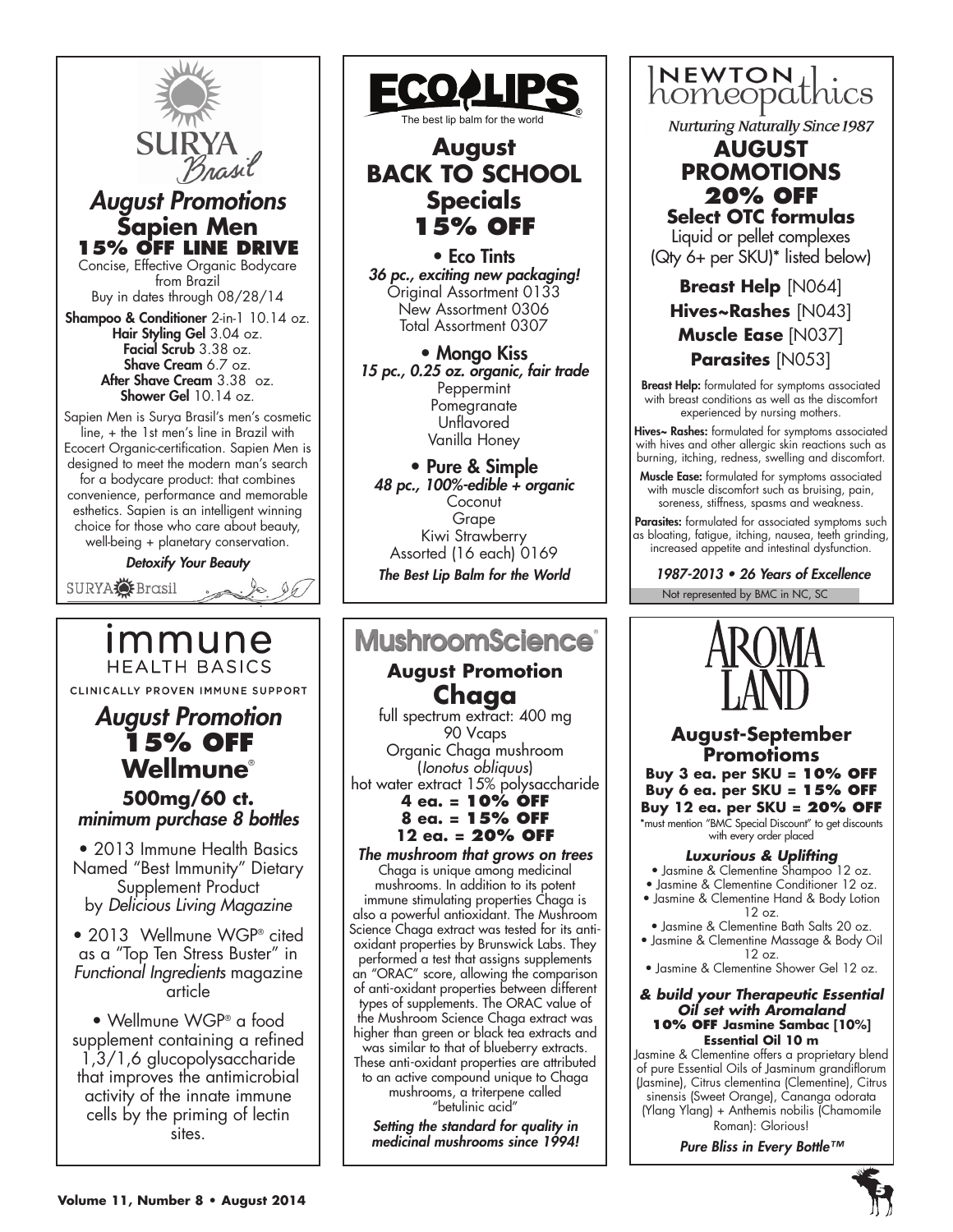#### **Bringing the Bs Back to Life** *continued from page 2*

and **Vitalah**, creators of Oxylent®, both use the pure standardized form, Thiamine HCL.

While B1 has been identified for deficiencies at 1.4 mg, women using 50 mg daily showed higher acuity scores in testing. People with Crohn's Disease; Anorexia; alcoholics and people on dialysis usually show B1 deficiency. People deficient in thiamine have a hard time absorbing carbohydrates which may lead to a buildup of pyruvic acid in the bloodstream which will manifest first as mental fogginess, then difficulty breathing and then heart disease

This first story—of B1—is similar to the wonderful tales of each of the Bs, and I will not repeat the familial similarities for each: just remember that they all work on energy, the digestive system, the nervous and immune systems and organ support. Highlighting B1: energy metabolism and brain health. I will write a future article to further explain the basics of manufacture to demystify what has long been misrepresented. First, though, B2

During the research in the 1920s and 30s testing the viability of nutritional support from the foods rice bran, liver, yeast and egg to alleviate the disease condition Pellegra, (common in cultures that subsisted on a corn-heavy diet), B2 was inadvertently discovered. It was later

**Just in time for**

F Y F W F A R

**Labor Day! • The Famous BP1407 POLARIZED SUNGLASS**  back in stock in August.

**Blue Planet Eyewear BP Kids Collection**  (BPK1000, BPK1001, BPK1002 & BPK1003) wholesale now \$10.00 {instead of \$12.00}

\_<br>~~~~~~~~~~~~~~~

**HOLIDAYS**

*www.BluePlanetEyewear.com*



found that niacin and tryptophan were the primary cause deficiencies for pellagra, and the initial B2 investigations had also actually discovered biotin. Riboflavin B2 is unique among the B Vitamins in that milk and dairy products are the greatest food sources to most of the world, though green leafy vegetables, meat and fish are also good sources. (B2 was initially isolated, although not purified, from milk whey in 1879 and given the name lactochrome). Brewer's yeast is the highest B2 source, and other natural food sources are nori



seaweed, millet grain, and sunflower seeds. Oily fish also have decent amounts of B2. While B2 is in many foods, it is often in minimal amounts.

B2 riboflavin is important in the respiratory functions of plants and animals, cell respiration. It is critical to the structure and function of the adrenal cortex. Deficiencies include swelling, redness of the eyes, and eye irritation and fatigue. B2 is also an equal player in the diffusion of homocysteine along with B6, B12 and Folic Acid, which is considered a clear way to reduce cardiovascular disease. B2 is part of protocols for acne, dermatitis, eczema, and skin ulcers, and is used for allergies. B2 deficiencies are high among vegans, and the elderly. B2 is being studied with cataracts and the elderly, and may be beneficial for night blindness, sensitivity to light, dry eyes and the ability to adapt to the dark. B2 is used for neurogeneration and peripheral neuropathy.

 B2 is very well documented for its role in anemia, red blood cell production in bone marrow, and the handling of iron, and gastrointestinal iron absorption. B2 is involved in fatty acid synthesis and is very important for pregnant woman and for child development, especially for their digestive system. Studies suggest that B2 deficiency in the first years could lead to smaller surface area for intestinal villi: B deficiency could play a primary role in later digestive system problems. B2 supplementation in the morning has been suggested as part of a protocol (with magnesium in the evening) for migraines

Riboflavin does not store in the body (some Bs do stay for over a day in the body, and all are excreted rather swiftly by the body's water system) and it is easy to go from tissue saturation to deficiency. It is also known that B2 is synthesized by bacterial metabolism in the colon: but more on the colon and B vitamin health later. Highlighting B2: energy metabolism and vision/skin health.

**Bluebonnet Nutrition**® offers a standalone B2 in 100 mg Vcaps® that are Kof-K certified, offered in glass bottles, and are gluten free. Since Bluebonnet only sells to health foods stores, a smart business action would be to only carry one company's B1 and B2, and that would be the company most loyal to you; the company with the best quality products: Bluebonnet.

Paul Gyorgy (1893- 1976), a Hungarian-born American nutritionist and pediatrician who taught at the University of Pennsylvania, and was recipient of the National Medal of Science, was involved in the discovery of B2 and B6. B6 was actually isolated in 1932 by the Japanese scientist S. Ohdake, who was working on a nutrient called Oryzamin, from rice bran.

B6s role in heart health through homocysteine control cannot be overstated, although B6 definitely has a distinct intercellular antioxidant function that aids in cell homeostasis in the stress response.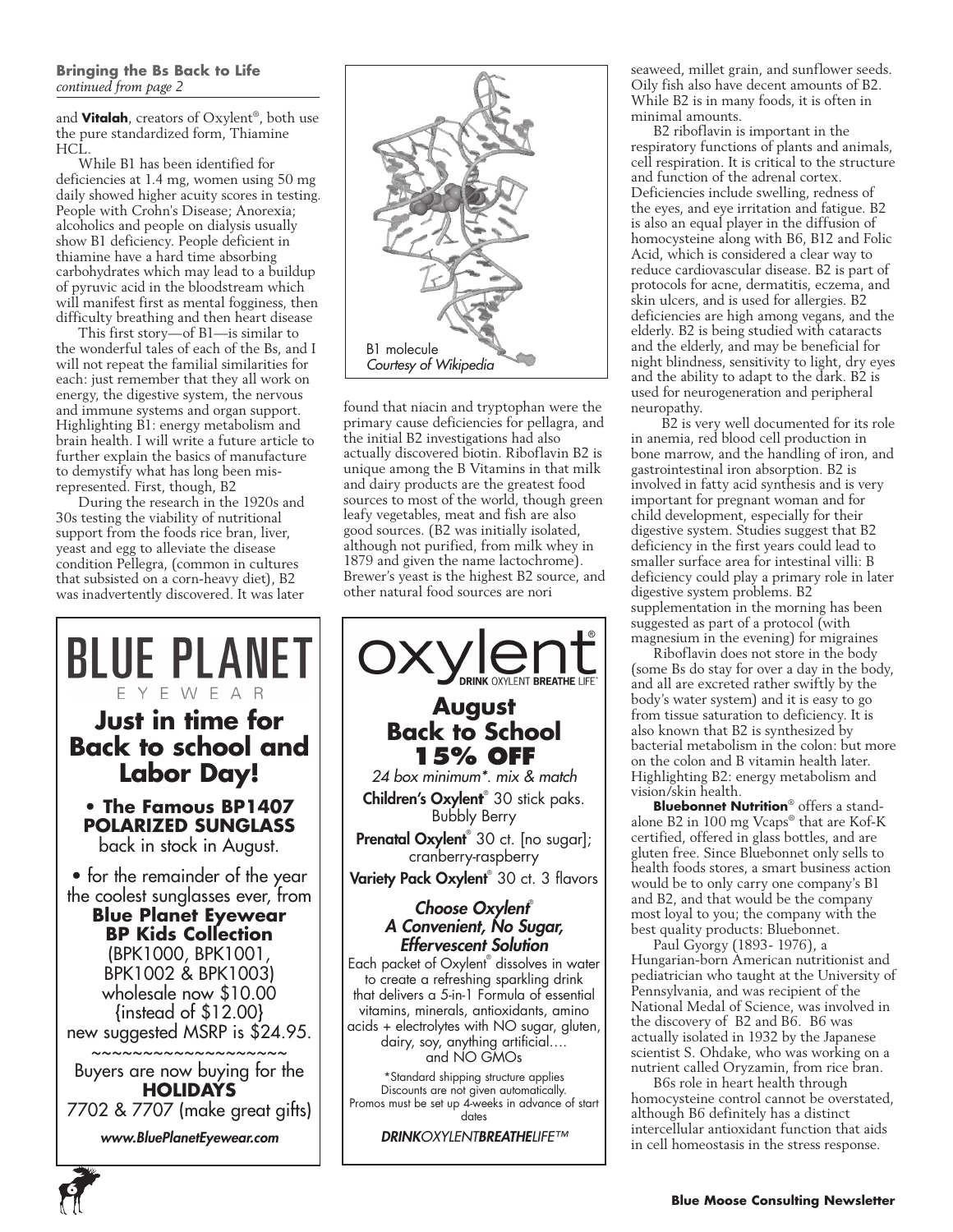Homocysteine equals smart protocol for heart health.

The biochemistry has evolved from an early understanding that B6 was just pyridoxine, to an identification of three separate interconvertible parts pyridoxine, pyridoxal and pyridoxamine, and their derivatives. Eventually, it has been determined that all three forms of vitamin B6 were precursors of an activated compound known as pyridoxal 5-phosphate (P-5-P). P-5-P is the most active coenzyme, responsible for the highest number of biochemical reactions. To the consumer, it should be understood that B6 (Pyridoxal) is a useful and effective basic nutrient, but that P-5-P is more active and probably superior. P-5-P should be offered to people with high need, or who have absorption problems. B6 is one of the few Bs where there are mentioned upper limit dosage concerns, so for a person taking high B6 long term, they can take lower levels of P-5-P.

Bluebonnet Nutrition® now offers this biologically active coenzyme form with their CellularActive® P-5-P 50 mg Coenzyme form of B6 in Vcaps®. This form is now considered to be better utilized and retained in the body. Basically, B6 Pyridoxal is converted into P-5-P in the liver. Technology has evolved to produce this structure in a stable form, which is why Bluebonnet has now brought this product to market. With P-5-P, the conversion process mentioned above is bypassed, and the active form is directly available to be presented to the body. Bluebonnet offers both versions in glass bottles, Kof-K Kosher-certified in Vcaps®. They also offer Pyridoxine HCL (B6) in 50, 100 and 200 mg dosages—which is a great selection for use for this underutilized nutrient. Another great product to support health is the EarthSweet™ chewable B6. B12, Folic Acid tablets. One natural raspberry flavored chewable provides 50 mg B6, 400 mcg of Folic Acid, and 1000 mcg of cyanocobalamin. The versatility of this product is remarkable for additional supplementation during the course of the day: more on Folic Acid and B12 later!

B6 is involved in over 160 distinct biological reaction, including the synthesis of amino acids, (protein) carbs and fats, and for proper nervous system and immune system function. P-5-P dependent enzymes belong to 5 of the 6 identified enzyme classes. B6 dependent enzymes are involved in hemoglobin formation in mammals and in chlorophyll formation in plants. Hemoglobin carries oxygen to the tissues, and is necessary for ATP production. B6 is also necessary for the production of lymphocytes.

Studied use of B6 includes heart health, cognitive function—especially in the elderly; adrenal function, depression, ADHD, arthritis, nerve compression (carpal tunnel), nerve damage to the hands and feet, kidney stones, acne, skin mouth and tongue health; people with Multiple Sclerosis; autoimmune diseases and cancer (especially lung cancer). Deficiencies are noted in conditions of cirrhosis, hyperthyroidism and congestive heart failure.

The American Congress of Obstetricians and Gynecologists (ACOG) recommends B6 supplements under a doctor's care for nausea and vomiting during pregnancy. Low B6 levels are seen in autistic children with behavioral problems. Safe upper limits for adults is 100 mg, for children and teens 30-80 (the RDI is 2 mg).

## **We are health food people Marc Allen, CEO/Partner, Herb Pharm**



It was ten years ago this March that I sat down with Ed and Sara in Sara's kitchen in her home on the farm to interview for a position. The day before I had met with the rest of the staff and my immediate boss, Fred Arnett, who had been running things day to day for several years. But this was my acid test with the founders.

I opened by saying that I had worked with major Fortune 500 food and flavor companies for the last 25 years and that experience would be useful for Herb Pharm but that the most important thing they needed to know about me was that I grew up in Berkeley in the 60's and coming to Herb Pharm was truly returning to my roots. It was all clear sailing from there.

Over the last decade I have had the very special honor of carrying on the legacy that Ed and Sara set in motion and working with many other incredibly smart and dedicated herbalists and friendly competitors along the way. We have almost tripled our staff and even added new ownership partners, including almost 10% of our employees, but we only invite new members into the Herb Pharm phamily who come to us truly embracing our mission and purpose. That has made all the difference.

I love where I work, in a truly idyllic setting, what I do, making great herbal medicine, and who I get to work with, our Herb Pharm phamily, and the broader herbal community that Ed and Sara helped reinvigorate almost 40 years ago.

If you would like to visit Herb Pharm and see our special corner of the world for yourself, meet our equally special staff and just experience what makes Herb Pharm unique—give us a call.

People with schizophrenic conditions and diabetics also present low levels of Bs, with some research pointing to B6 as being beneficial in glucose intolerance. Alcohol and oral contraceptives both deplete B6 in the body

People almost never get too much vitamin B6 from food, with high food sources being poultry, fish, organ meats, potatoes and bananas. Taking high levels of vitamin B6 from supplements for a year or longer can bring serious concerns for nerve damage, with potential loss of control of bodily movements. Symptoms usually stop with supplementation. Other symptoms identifying excess B6 dosing include painful, itchy skin patches, sensitivity to sunlight, and nausea. A 1998 Lancet article points to the fact that "high dosages" are significantly high dosages, and that clinic reporting suggests the danger warning often quoted is over-emphasized.

The Dietary Value (DV) is 2 mg daily, though research supports up to 200 mg daily.

B6 supplementation may interfere with the actions of tuberculosis medication, and people with epilepsy and asthma should consult with their doctors about higher dosages B6 supplementation. Highlighted pointers for B6: energy metabolism and heart health.

B6 is underutilized. While all the B2 are best taken as a family, there are many reasons to supplement with additional B6. The use of B6 for PMS symptoms is one of the main reasons stores currently sell the individual supplements. The standard dosage is 100 mg, with the most sought after relief being mood-related relief.

Every store carries the B vitamins, although not all stores are still carrying all the individual single B vitamins which shows to me that people are not learning these nutritional basics the way that they used to. Let's spend some time with the individual Bs. Is the attitude that because people rarely ask for the individual Bs that therefore they should not be provided? Should the philosophy not be that these nutrients are extremely valuable, and that there are clearly reasons that additional buckets of specific Bs could be beneficial during the course of the day? It is better to understand what each of these Bs offers and to understand the applications, so that we can better serve the people who enter our store looking for options from our shelves.

The Bs are essential for energy, for converting carb and calories into energy. They also assist the proper functioning of the nervous system, the cardio-vascular system and muscle function. There is some ridiculous misinformation floated about the B vitamins. I ask again, how many times this week have you broached the subject of the potential of B vitamin nutrition?

There are several ways to manufacture the B vitamins, and they are not the same. *continued on page 8*